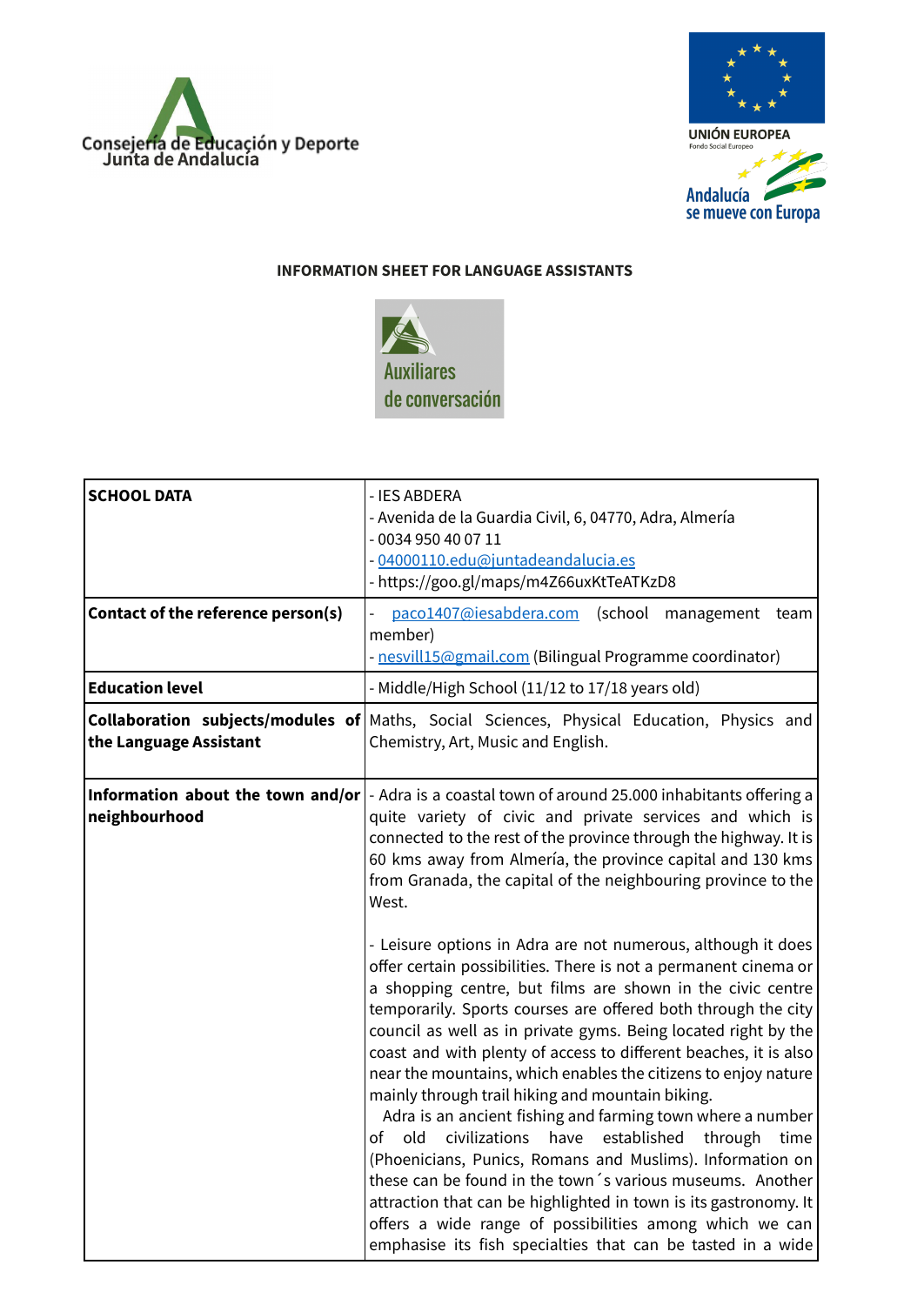## $\blacktriangle$

|                                                                         | range of bars and restaurants around town.<br>Visiting the following sites can be useful for the language<br>assistant/s:<br>Instagram sites:<br>bilinguismoabdera.blogspot.com<br>iesabdera.blogspot.com<br>adultosiesabderablogspot.com<br>bibliotecaiesabdera.blogspot.com<br>Facebook link:<br>iesabdera.blogspot.com.es                                                                                                                                           |
|-------------------------------------------------------------------------|------------------------------------------------------------------------------------------------------------------------------------------------------------------------------------------------------------------------------------------------------------------------------------------------------------------------------------------------------------------------------------------------------------------------------------------------------------------------|
| <b>Getting to school</b>                                                | - The bus company operating between Adra and the other                                                                                                                                                                                                                                                                                                                                                                                                                 |
|                                                                         | towns around the area is ALSA (alsa.es)<br>- Car-pooling with other teachers is an option that depends<br>entirely on the availability of teachers coming from Almería<br>city, which is the place where some language assistants<br>choose to stay. The number usually varies every year. Given<br>the need, the programme coordinator would be pleased to<br>contact them to find out if it is possible to share as well as the<br>cost it implies, in case it does. |
| Accommodation                                                           | It must be noted that there are no hotels in Adra. However, the<br>renting offers are usually plentiful.                                                                                                                                                                                                                                                                                                                                                               |
| - Where to live in town?<br>- Possibility of staying with a family?     | - There are different real estate agencies which offer various<br>kinds of accommodation, most of them flats and apartments.<br>Advice can also be given from the school as well as the<br>share with<br>possibility<br>other<br>language<br>to<br>assistants<br>collaborating in the different schools in Adra during the same<br>academic year.                                                                                                                      |
| teachers?                                                               | - The opportunity to welcome the assistant into the family in<br>Possibility of sharing a flat with convenient conditions for both the assistant and the family<br>will depend entirely on the availability. Given the case and if<br>that option were expressed by the assistant/s, the school<br>would kindly search for families who might be interested in or<br>out of the school community.<br>- The same applies to sharing a flat with teachers.               |
| with<br>other<br><b>Contact</b><br><b>Language</b><br><b>Assistants</b> | The following links lead to experiences other language<br>assistants have shared during or after having worked in<br>Almería.<br>Facebook: Language Assistants in Spain<br>https://auxiliaresdeconversacion.org/general-auxiliar-<br>de-conversacin-advice-blog                                                                                                                                                                                                        |
|                                                                         | Besides, after having agreed permission with previous<br>language assistants, the programme coordinator will                                                                                                                                                                                                                                                                                                                                                           |